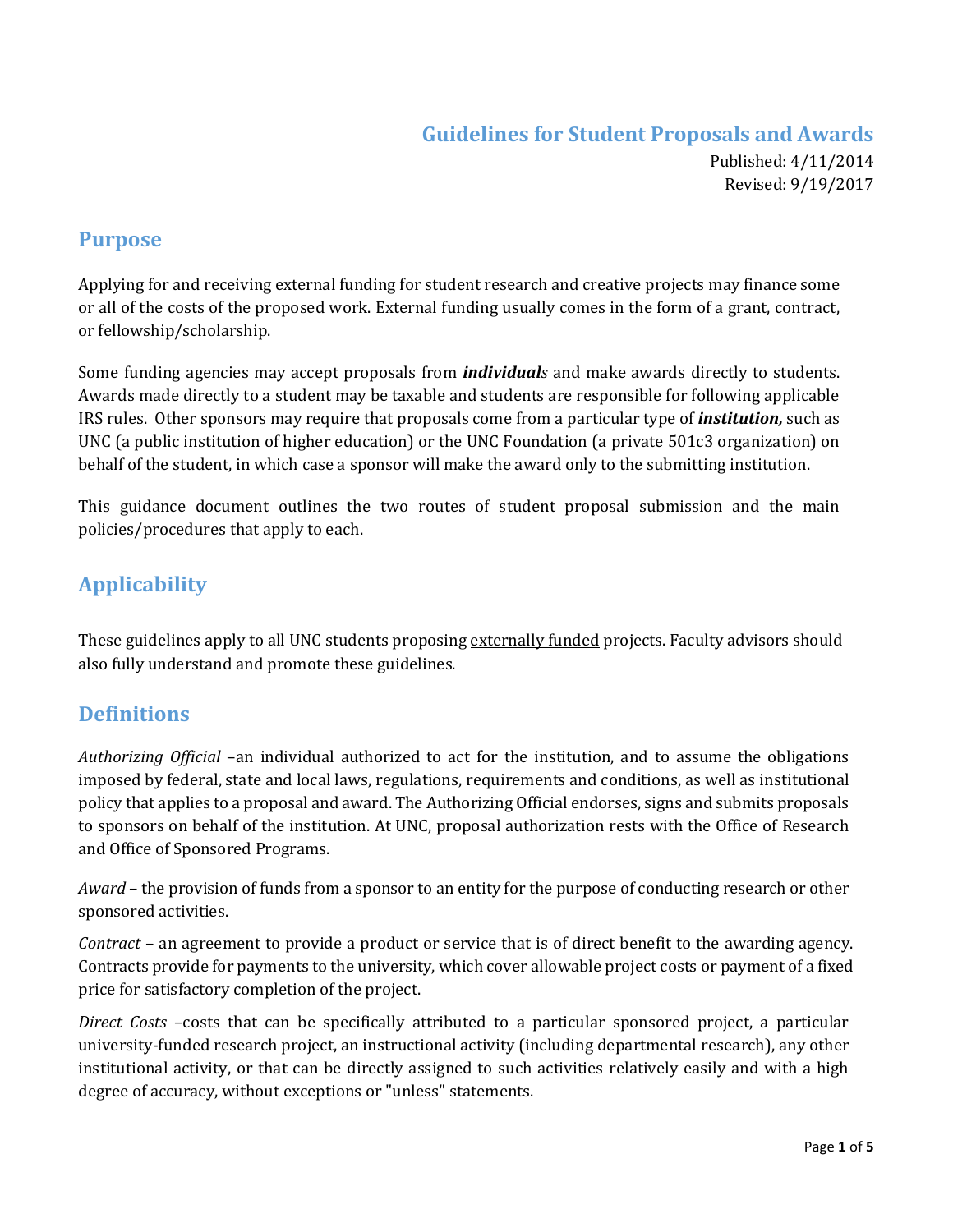*Facilities and Administrative Costs (F&A)* - F&A costs are synonymous with "indirect" costs, which are costs incurred for common or joint objectives and, therefore, cannot be identified readily and specifically with a particular sponsored project, an instructional activity, or any other institutional activity. UNC has a federally approved F&A cost rate (contact OSP for current rate). Deviation from the negotiated rate requires review and approval from Office of Research.

*Fellowship* – A fellowship is a financial award given to graduate students designed to cover academic and personal expenses while working on advanced degrees. Fellowship responsibilities and conditions vary by sponsor. Fellowships may target a specific student group or field of study.

*Grant* – an agreement to accomplish something for the public good in exchange for money, property or services from a sponsor. Most agencies use a grant document for research awards to universities.

*Project –* the scope of work an investigator conducts or proposes to conduct. For the purposes of student projects at UNC, a project will be considered 'new' if there is not a signed *Proposal Review and Endorsement Form* (PREF) on file with Office of Sponsored Programs, or if the overall budget or scope of the Project changes from what was originally approved in the PREF.

*Proposal –* synonymous with 'grant application'; a formal request for funding/support of a project/activity, submitted to a potential sponsor.

*Scholarship* - A form of financial assistance that typically does not require repayment or employment and is usually made to students who demonstrate or show potential for distinction, usually in academic performance.

*Sponsor –* an entity (e.g.: federal agency; state agency; non-profit/foundation; individual, etc.) financing the research project or other sponsored activity.

*Sponsored Research* - research and development activities sponsored by Federal and non-Federal agencies and organizations. This term includes activities involving the training of individuals in research techniques (commonly called research training) where such activities utilize the same facilities as other research and development activities and where such activities are not included in the instruction function.

# **Guidelines**

## Applying for External Funding

Students and their faculty advisors should review the grant application instructions carefully, and pay special attention to the eligibility criteria. Students are encouraged to contact the Office of Sponsored Programs (OSP) at 970-351-1907 or [osp@unco.edu](mailto:osp@unco.edu) for assistance in determining if a proposal can/should/must be submitted by the student as an individual, through UNC OSP, or through UNC Foundation. OSP will contact a sponsor on behalf of a student to seek clarifications on funding program guidelines and eligibility.

In all cases, preparing a competitive proposal takes time, and students should plan to have a written narrative ready for faculty advisor review at least one month prior to the sponsor's deadline. Other components of preparing the grant application can take time and must be factored into the preparation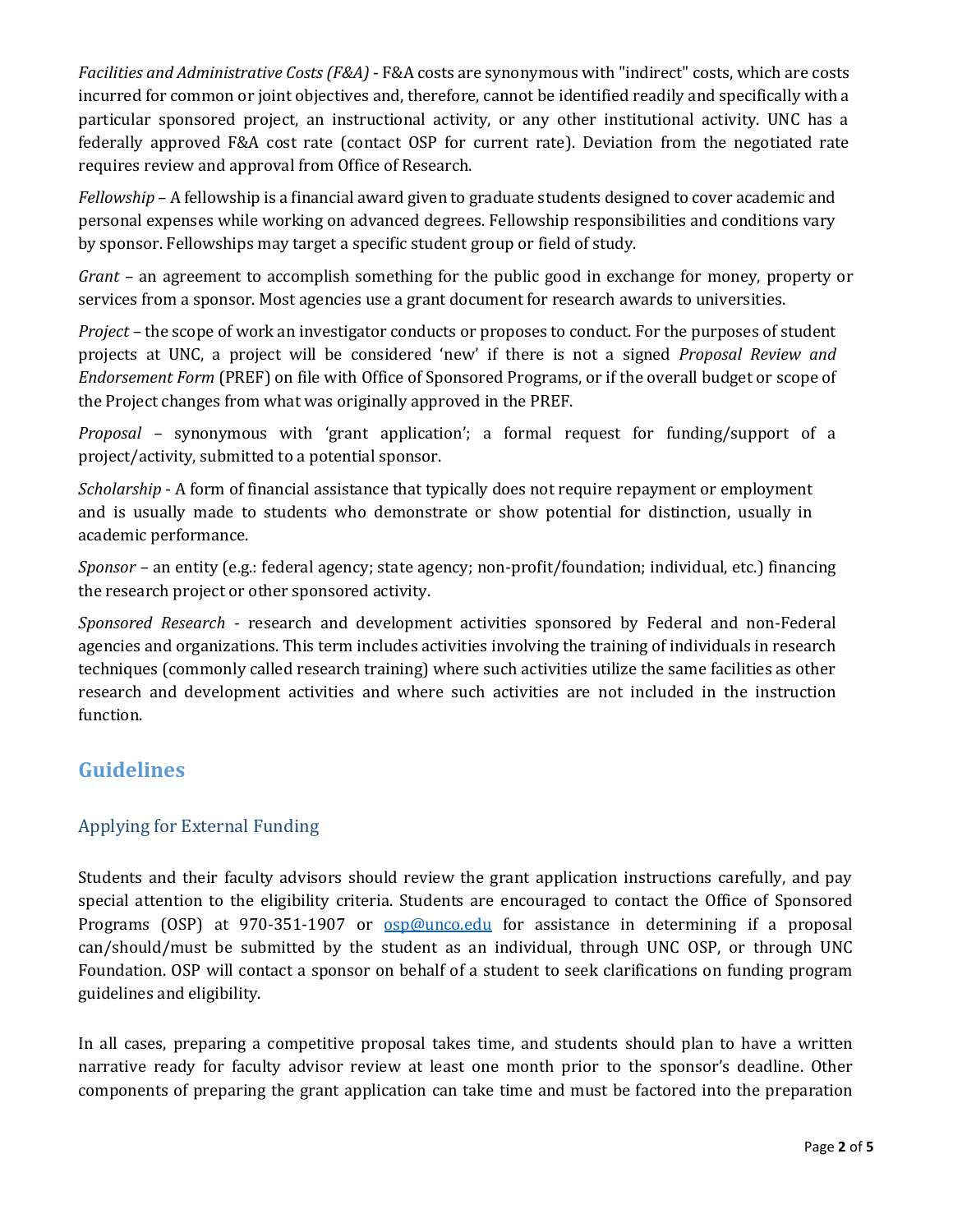timeline, such as getting the budget finalized, filling out forms, getting letters of support, working with university offices on the submission (OSP or UNC Foundation) and obtaining any required approvals.

### Research Compliance and Training

#### Human and Animal Subjects Research

All proposals and awards must follow university procedures related to research compliance and training, regardless of method of proposal submission. For student projects, students must work through their faculty advisors to submit protocol(s) for approval to the applicable review boards.

When using human or animal subjects in research, review and approval of research protocols must be obtained from the applicable university committees *prior* to the conduct of ANY research activity. When using **human subjects** in research, the *[Institutional Review Board \(IRB\)](http://www.unco.edu/research/research-integrity-and-compliance/institutional-review-board/)* procedures apply. When using **animal subjects** in research, the *[Institutional Animal Care and Use Committee \(IACUC\)](http://www.unco.edu/research/research-integrity-and-compliance/iacuc/)* procedures apply.

Training in human and animal subjects research is available through a free online resource made possible by UNC's membership in CITI (Collaborative Institutional Training Initiative) from the University of Miami. Some grant applications require training in the *Responsible Conduct of Research (RCR)*, another free CITI module. OSP provides access to [CITI training](http://www.unco.edu/research/research-integrity-and-compliance/responsible-conduct-of-research/citi-training-in-the-responsible-conduct-of-research.aspx) and facilitates options for additional in-person RCR training required by some sponsors.

#### Financial Conflict of Interest

UNC's [Policy on Financial Conflict of Interest \(FCOI\) Pertaining to Sponsored Programs](http://www.unco.edu/research/research-integrity-and-compliance/financial-conflict-of-interest/index.aspx) [\(University](http://www.unco.edu/trustees/pdf/University_Regulations.pdf)  [Regulations 3-3-402\)](http://www.unco.edu/trustees/pdf/University_Regulations.pdf) establishes standards to provide a reasonable expectation that work supported by externally funded awards will be free from bias resulting from financial conflicts of interest of project personnel.

Prior to submitting a proposal to an external funding agency (and at other times as specified in the UNC FCOI Policy and Implementing Procedures), all persons involved in the design, conduct, and reporting of the proposed project must disclose any significant financial interests they hold that are related to their institutional responsibilities. Should any significant financial interest be deemed by the university to create a financial conflict of interest, a plan will be developed and implemented to manage or remove the conflict. In some instances, training in FCOI is require of project personnel prior to beginning work on the project.

#### Proposal Submission Routes

The submission process depends on sponsor guidelines as to who may submit the proposal and how the sponsor will make the award. A student proposal may be submitted in one of two ways:

### *1.* **Proposal is submitted by the University or the Foundation (via OSP) and the award is made to the**  *University of Northern Colorado* **or** *University of Northern Colorado Foundation, Inc.*

#### *Proposal Preparation*: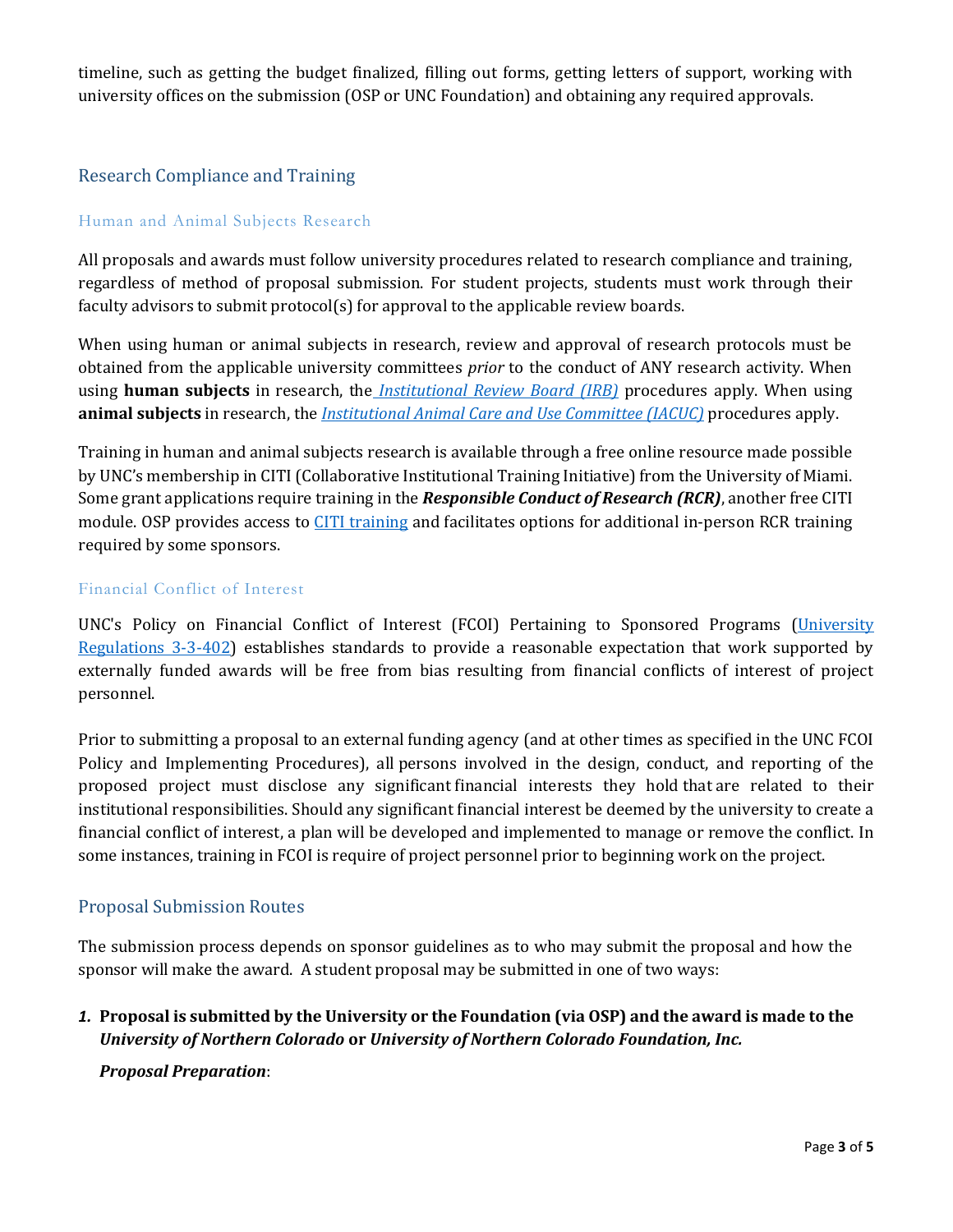- A. Notice of Intent to Submit [\(NOI\)](http://www.unco.edu/research/notice-of-intent.aspx) The student must fill out the NOI via the Office of Sponsored Programs (OSP) website. Enter student name as Principal Investigator and faculty advisor name as Co-Principal Investigator. Enter all other known information, as applicable. OSP will contact the student and/or faculty advisor to confirm if it is a proposal for a *new* project or simply a new proposal to a new sponsor for an *existing* project.
- B. Proposal elements The student should work with his/her faculty advisor to write the proposal narrative and gather letters of support if required by the funding agency. Student must work with OSP to develop a project budget that is consistent with university policies and Sponsor requirements for externally funded projects. University policies governing [F&A \(indirect\)](http://www.unco.edu/provost/pdf/compliance/UNCOA-008-Indirect-Costs-final.pdf) costs apply to all student proposals.
- C. PI/Co-PI Status if a Sponsor requires that the student is identified in the proposal as the Principal Investigator (PI), UNC will allow this on paper only. Because students do not have eligibility for PI status at UNC, the student's faculty advisor is required to assume responsibility for providing internal guidance and leadership for the scientific, technical, administrative, and financial aspects of a sponsored project. For this reason, the student's faculty advisor will be automatically recorded as Co-PI for the student's project(s).
- D. Proposal Review and Endorsement Form (PREF):
	- *If the proposal is for a new project,* OSP will send the student a PREF for review, completion, and signatures, and return to OSP.
	- *If the proposal is for an existing project*, but seeking funding from a *new* sponsor, a new PREF is not required. The prior approved PREF will apply for the life of a student project, so long as budget and scope remain unchanged.
- *Proposal Submission*: The proposal will be submitted by OSP and only an Authorizing Official of UNC or UNC Foundation (as applicable) may sign-off on aproposal. If the sponsor requires the student to submit the proposal via a members-only portal, this is acceptable only after the student has cleared all OSP processes. A proposal is not authorized for submission until after the PREF is completed, signed and returned to OSP (or, confirmed to be on-file for existing projects) and the **FCOI** disclosure form for student and faculty advisor (required for each proposal, by UR 3-3-402) are signed and returned to OSP.
- *Award Acceptance*: All paperwork related to the award must be reviewed by the Office of Sponsored Programs prior to acceptance. If an authorizing signature is required, an Authorizing Official of UNC or UNC Foundation (as applicable) will sign and return to the sponsor directly.

### *Conduct of the Award*:

- A. The student and the faculty advisor are responsible for closely managing the award and complying with all award terms and conditions, including submission of any required reports.
- B. Awards made to the university on behalf of the student are considered "restricted funds". All university procedures governing use of the funds (e.g. state travel procedures, purchasing procedures, etc.) must be followed.
- C. The student and faculty advisor will be notified of the fund number and/or activity code to use for project expenses. OSP will process an Approval Queue Authorization (if update is needed) to give the faculty advisor financial authority on the fund. Faculty advisor is responsible for all financial transactions on his/her respective students' projects.